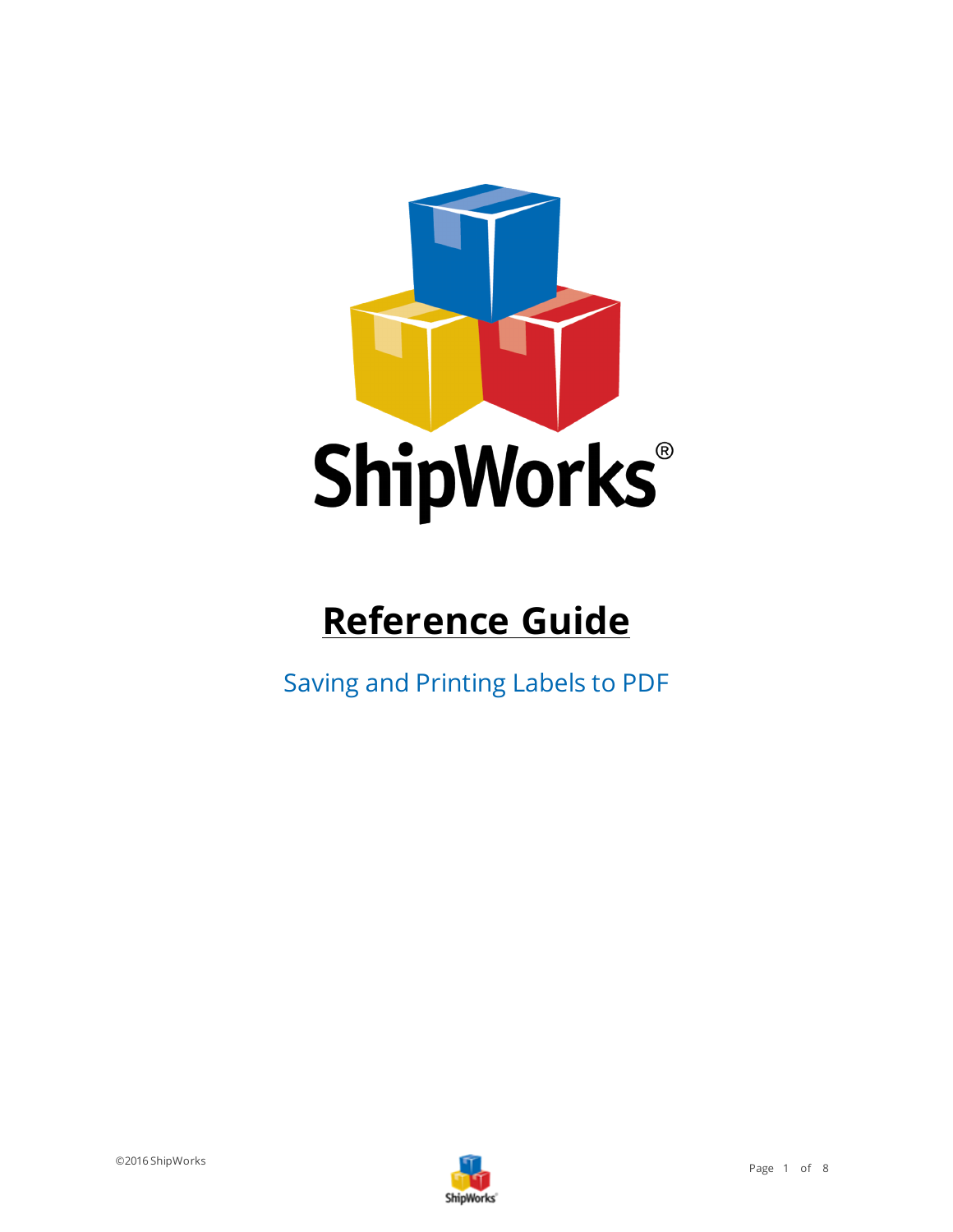## **Saving and Printing Labels to PDF**

**Table of Contents** [Background](#page-1-0) First [Things](#page-1-1) First The [Process](#page-1-2) Setting up the .PDF Label [Template](#page-1-3) Setting the Shipping Provider to Print to the PDF [Template](#page-4-0) [Manually](#page-6-0) Printing Shipping Labels to PDF Still [Need](#page-7-0) Help

## <span id="page-1-0"></span>**Background**

ShipWorks allows you to select to which printer your shipping labels will be printed. By selecting a PDF writer such as PrimoPDF, CutePDF, or DoroPDF, you can send your shipping labels to a PDF document. You will then have a PDF file that you can print, save, or e-mail just as you would any other document.

<span id="page-1-1"></span>This article will guide you through the steps to configure ShipWorks to print your labels to a PDF file.

## **First Things First**

When you "print" to a .PDF, you are saving the label as a .PDF format file which you can then print as you would any other document. To print to a .PDF you first need to have a .PDF writer installed on the computer on which you want to save the .PDF. There are a number of free .PDF writers available online. Just do a search for ".PDF writer free" to see your options. Some examples of free, commonly used .PDF writers include: [PrimoPDF,](http://www.primopdf.com/) [CutePDF](http://www.cutepdf.com/products/cutepdf/writer.asp), or [DoroPDF,](http://download.cnet.com/Doro-PDF-Writer/3000-18497_4-10578740.html) and there are many others. Before continuing, please be sure that you have a PDF writer installed.

<span id="page-1-2"></span>In addition, please note that only labels generated as the Standard label format can be printed to a PDF file.

### <span id="page-1-3"></span>**The Process**

#### **Setting up the .PDF Label Template**

First, let's set up the template that will be used to print the label(s) to the PDF writer.

1. In ShipWorks, click on the **Manage** tab. Then, click on the **Templates** button.

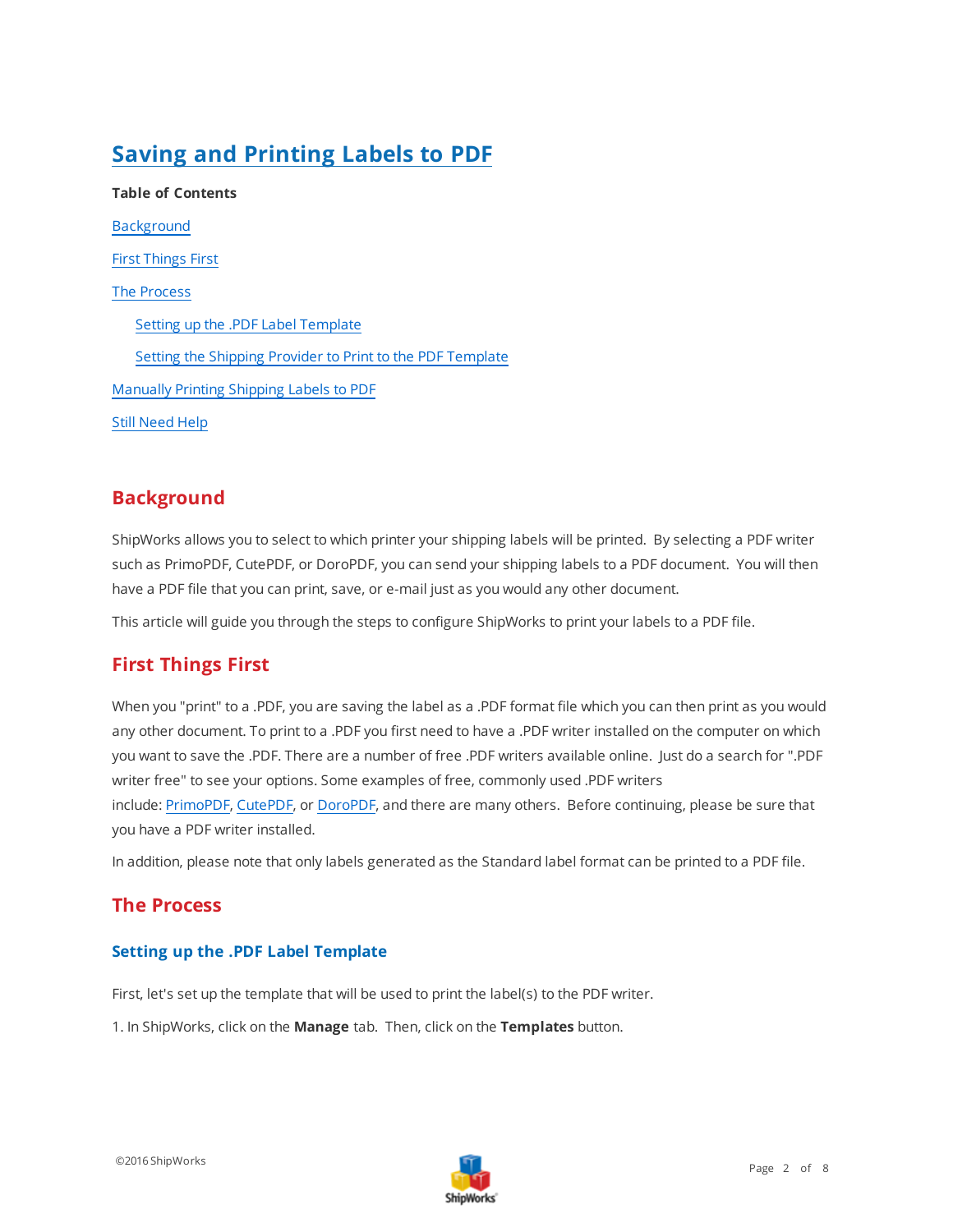

2. Expand the **Labels** folder and select the **Standard** label template. Then, click on the **Copy** button.

| <b>Template Manager</b>                                                                                                                                                                                   |                                                                                                                                                              | $\mathbf{x}$                                                                                                                                                                                 |
|-----------------------------------------------------------------------------------------------------------------------------------------------------------------------------------------------------------|--------------------------------------------------------------------------------------------------------------------------------------------------------------|----------------------------------------------------------------------------------------------------------------------------------------------------------------------------------------------|
| Emails<br>田一<br>Invoices<br><b>tabels</b><br>$\Box$<br>Commercial Invoice<br><b>El Label with Invoice</b><br>$\Box$ Standard<br>--         Thermal<br>Packing Slips<br>由…<br>Reports<br>国…<br>System<br>由 | $\overline{\phantom{a}}$<br>Ξ                                                                                                                                | Edit<br>Ï<br>Edit<br>Rename<br><b>ABC</b><br>$\boldsymbol{\mathsf{x}}$<br><b>Delete</b><br>Add<br>$\Box$<br>New Template<br>New Folder<br>a<br>t.<br>Copy<br><b>Move</b><br>Move Into Folder |
|                                                                                                                                                                                                           | ٠<br>Preview using: $1 \text{ order}$ in filter $\begin{bmatrix} 1 \\ 1 \end{bmatrix}$ All (2)<br>$\check{}$<br>$\alpha$<br><b>E</b> Fit Width $\rightarrow$ |                                                                                                                                                                                              |
|                                                                                                                                                                                                           |                                                                                                                                                              | Close                                                                                                                                                                                        |

3. Verify that the **Labels** folder is selected. Then, click **OK**.

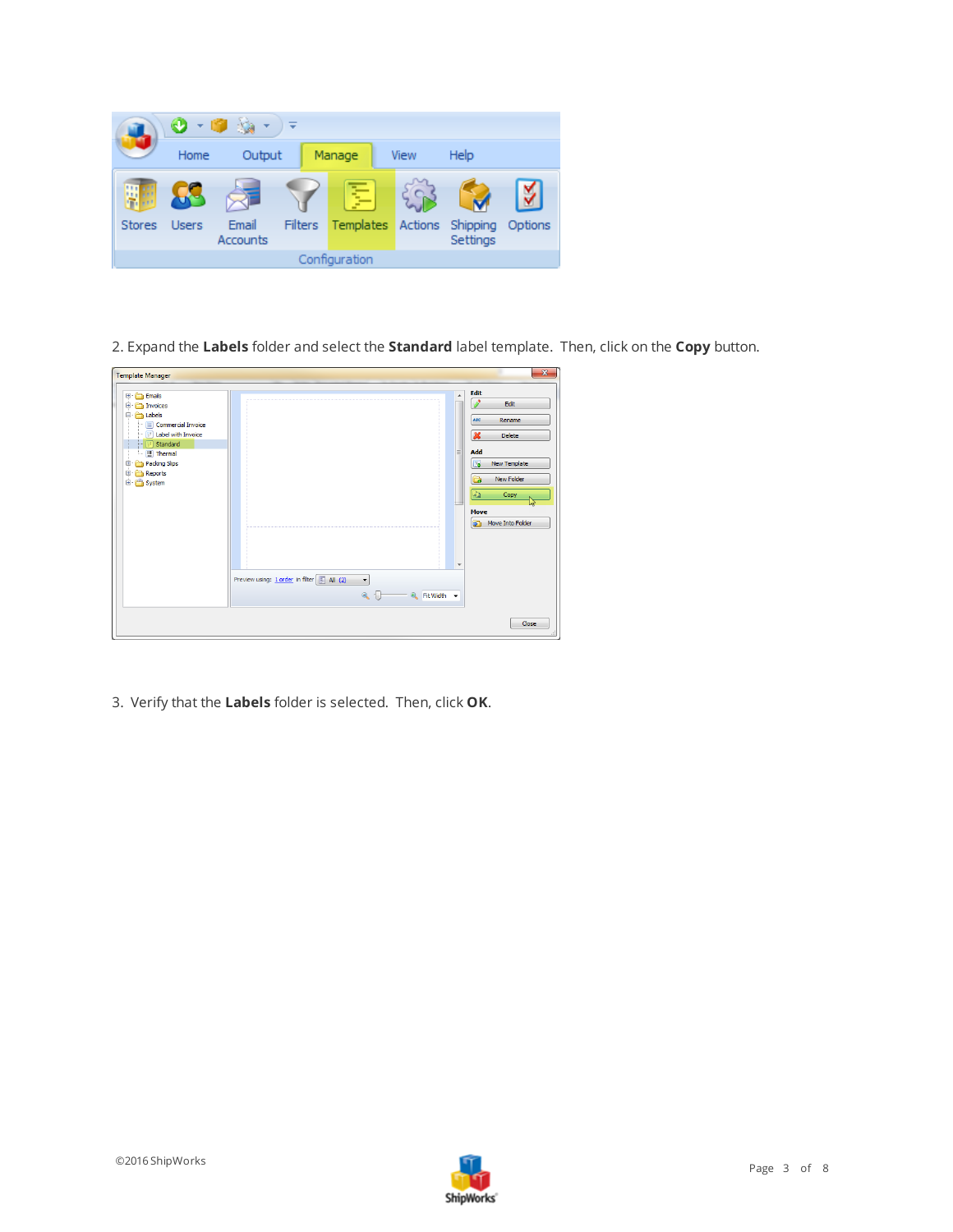| Copy Template                                                                                                                                                                                  | $\mathbf{x}$ |
|------------------------------------------------------------------------------------------------------------------------------------------------------------------------------------------------|--------------|
| Copy this template:                                                                                                                                                                            |              |
| Standard                                                                                                                                                                                       |              |
| <b>Into this folder:</b>                                                                                                                                                                       |              |
| <b>Emails</b><br>⊕⊡<br>中 nvoices<br>़ी Labels<br>Commercial Invoice<br>Ħ.<br><u>:</u><br>$\boxed{f}$ Label with Invoice<br><u>:</u><br>Standard<br>Packing Slips<br>Reports<br>$+$<br>E System |              |
|                                                                                                                                                                                                |              |
|                                                                                                                                                                                                | Cancel<br>OK |

4. Next, select the **Standard (Copy)** template and click the **Edit** button.



5. Name the template **Standard PDF**.

| <b>Template Editor</b> |                    |  |  |
|------------------------|--------------------|--|--|
|                        | Name: Standard PDF |  |  |

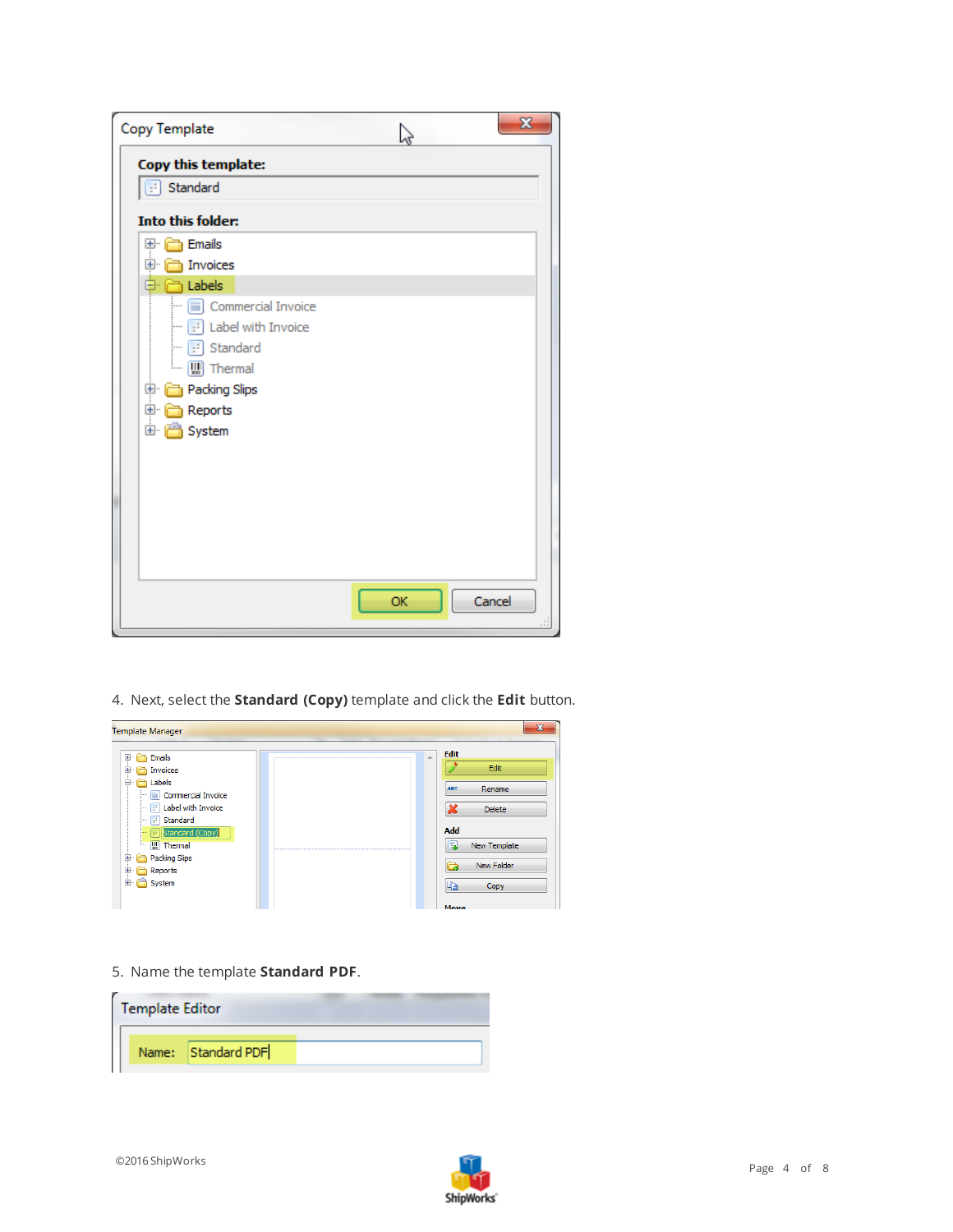6. Click on the **Settings** tab. Then, click on the **Printing** link on the left side of the screen.



7. From the **Printer:** drop-down menu, select the PDF writer that you have installed on your computer. The PDF writer in this example is **CutePDF Writer**.

| Printer  |                                                           |
|----------|-----------------------------------------------------------|
| Printer: | <b>CutePDF Writer</b>                                     |
| Source:  | Zebra 450<br>Snagit 13<br>Send To OneNote 2016            |
| Labels:  | Microsoft XPS Document Writer<br>Fax                      |
| Copies   | EPSON2AD3BB (WF-4640 Series)<br><b>CutePDF Writer</b>     |
|          | Number \\OZ\Epson WF-464&<br>\\OZ\Brother HL-2170W series |
|          | $3^{3}$<br>Collate<br> 2 <br>$\frac{1}{2}$                |

<span id="page-4-0"></span>8. Click on the **Save** button. Then, click **Close**.

#### **Setting the Shipping Provider to Print to the PDF Template**

Next, let's take set the shipping provider print rules to print Standard formatted labels to the Standard PDF template.

1. Click on the **Manage** tab and then on the **Shipping Settings** button.

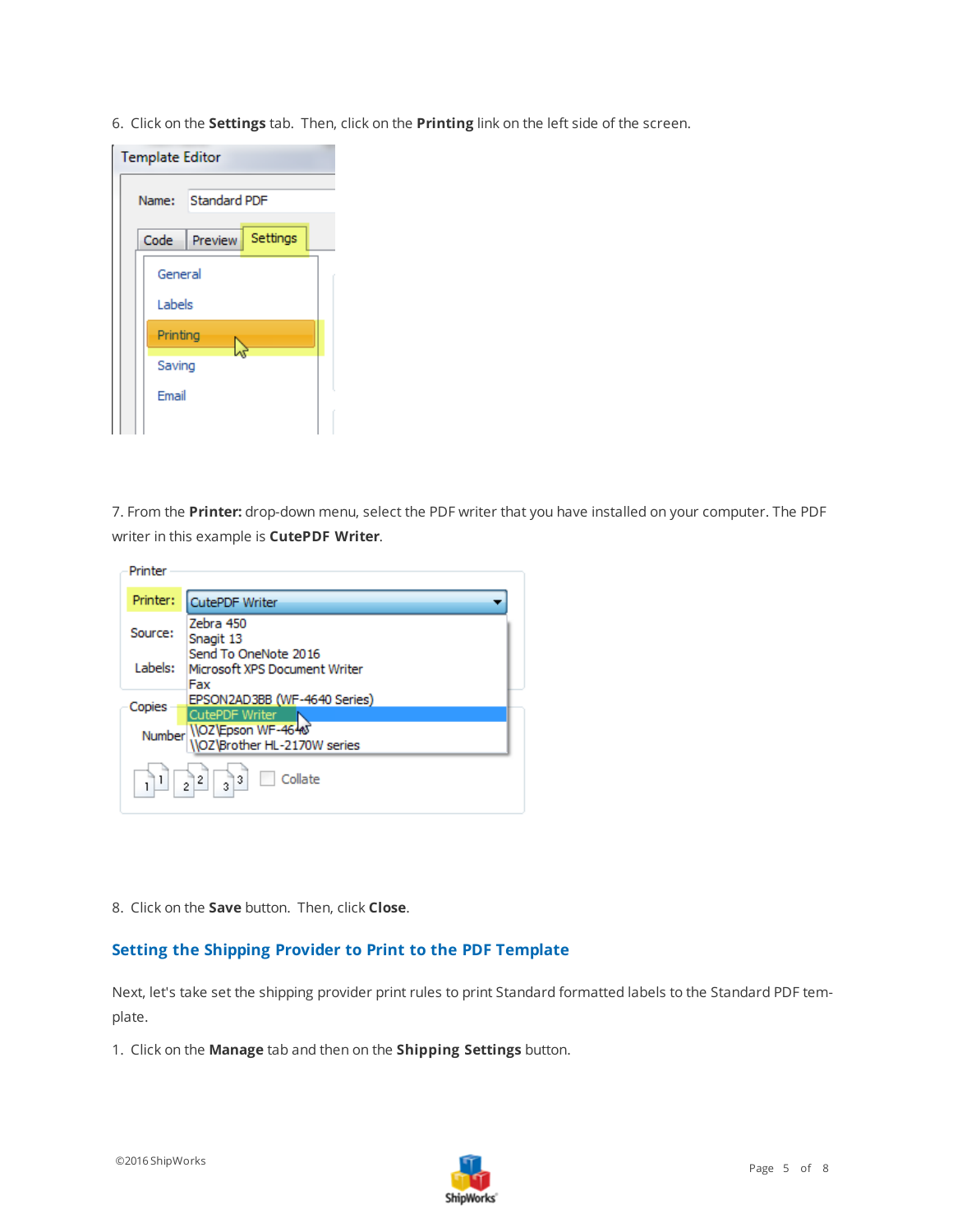

2. On the **Shipping Settings** screen, select the shipping provider with which you will print your labels to PDF. For this example we will use USPS.

| <b>Shipping Settings</b> |  |  |  |  |
|--------------------------|--|--|--|--|
|                          |  |  |  |  |
| General                  |  |  |  |  |
| <b>Best Rate</b>         |  |  |  |  |
| <b>USPS</b>              |  |  |  |  |
| FedEx                    |  |  |  |  |
| <b>UPS</b>               |  |  |  |  |

3. Now, select the **Printing** tab. On the Printing tab locate the **Output Rule, Otherwise Always Print With Standard**.



4. Click on the **Standard** drop-down menu. From the list of templates, select the **Labels > Standard PDF** template.

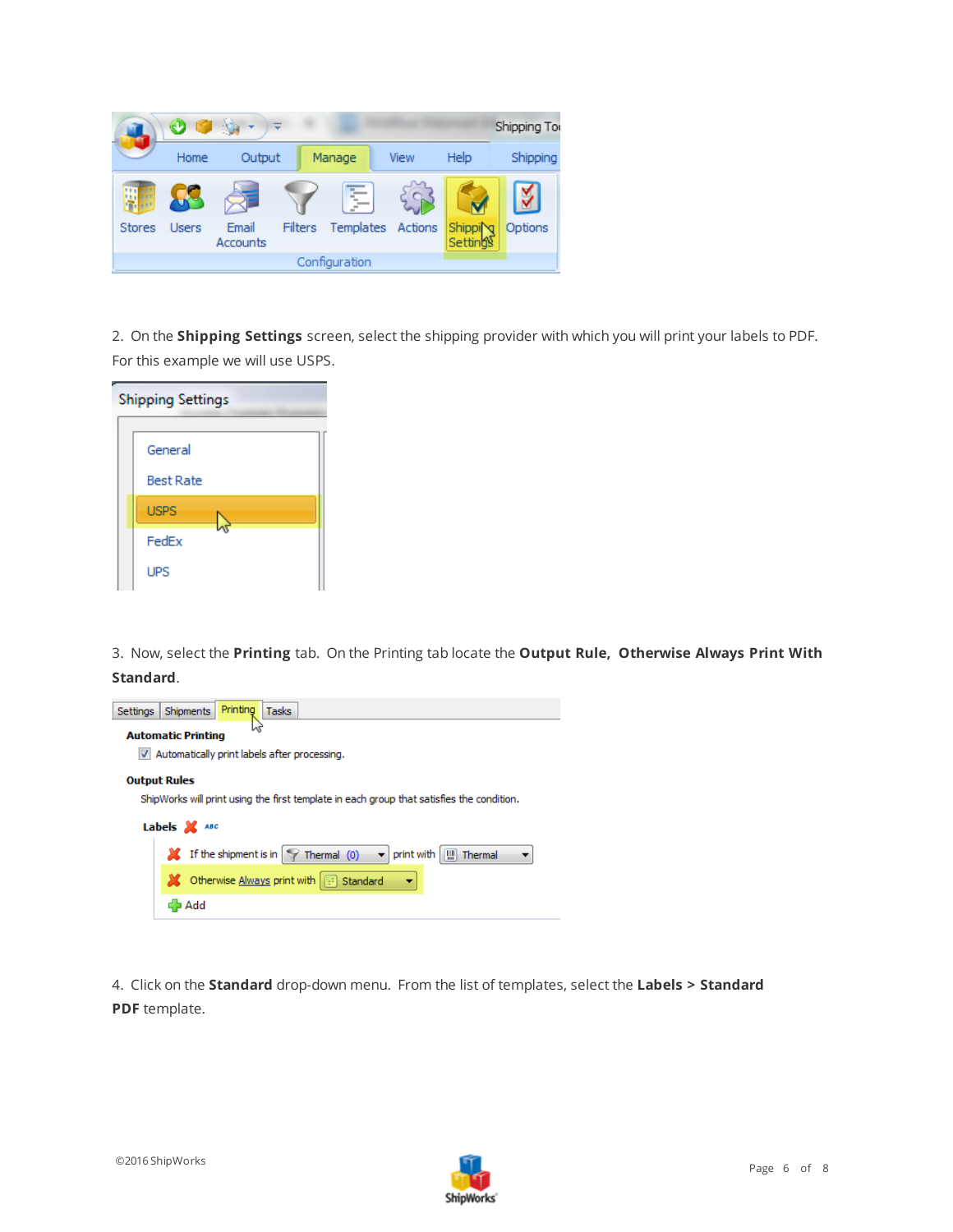#### **Output Rules**

ShipWorks will print using the first template in each group that satisfies the condition.



5. Click the **Close** button.

Now, Standard formatted labels will automatically print to your PDF writer by default.

<span id="page-6-0"></span>When a label is printed as a PDF, the PDF writer will prompt you to choose the location for saving your PDF file and whether you will open, save, or e-mail the PDF file after printing.

## **Manually Printing Shipping Labels to PDF**

Now that ShipWorks is configured to print labels that are formatted as **Standard**, let's take a look at how to print a label to a PDF file. In this section, we will assume that the default printer is a thermal printer, but that at times a PDF file of a label is needed.

1. Select the order for which you wish to process a label to PDF.

| Search Orders                                     |                     |         |                            |     |              |
|---------------------------------------------------|---------------------|---------|----------------------------|-----|--------------|
| <b>Date</b>                                       | <b>1</b> Store Name | Order # | <b>Item Name</b>           | Oty | <b>Notes</b> |
| February 06,   a Amazon                           |                     |         | Test Item                  |     |              |
| $\Box$ January $\mathfrak{B}$ , <b>a</b> , Amazon |                     |         | Excelta Tweezer Economy  1 |     |              |
|                                                   |                     |         |                            |     |              |

2. Next, click on the **Home** tab and then on the **Ship Orders** button.